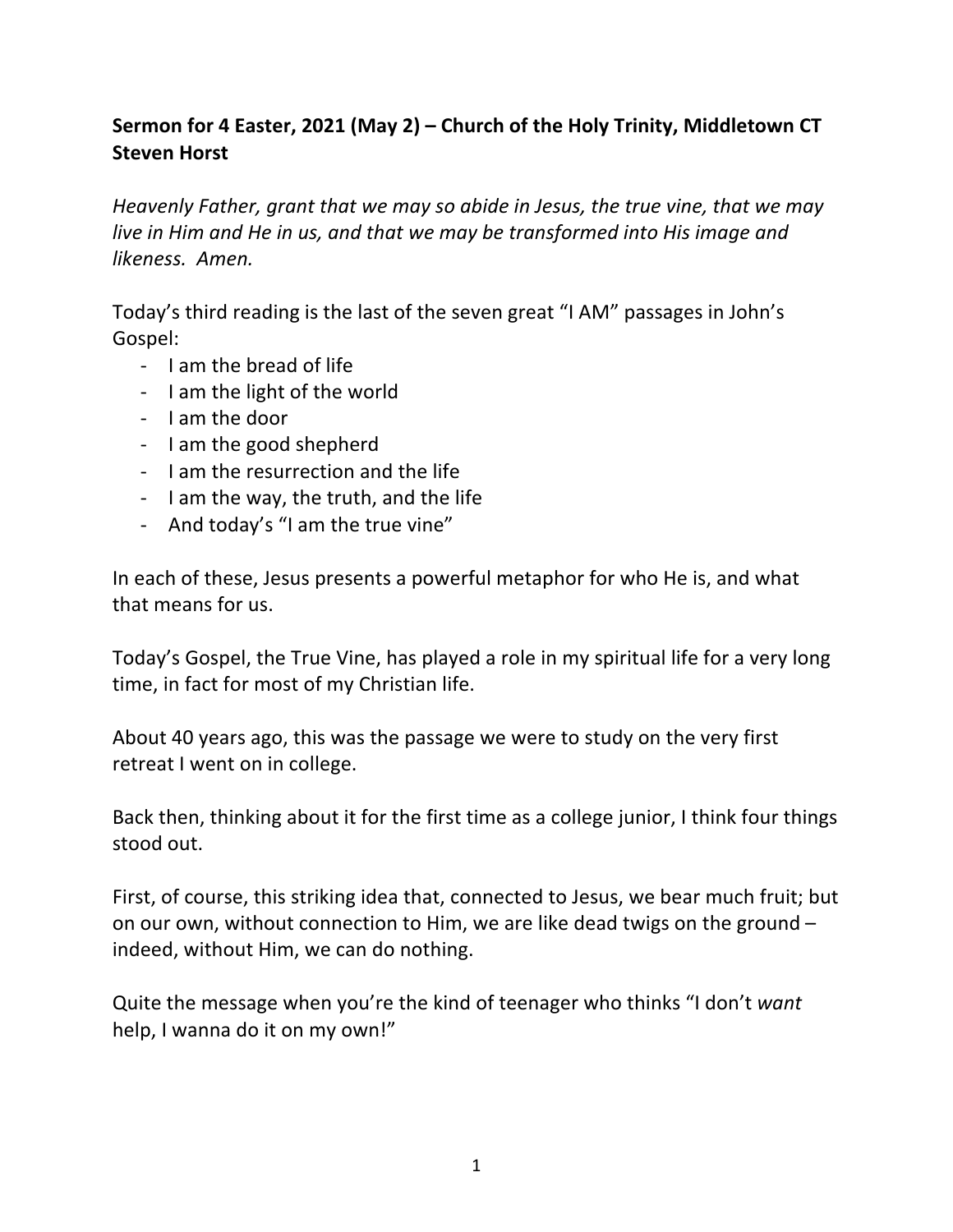Second, this curious idea of what it is to "abide in Him" and have him "abide in us".

To abide is to stay, to wait patiently. It can also mean to dwell, the place where you stay  $-$  your house is your abode, the place you abide.

Third, what does it mean when it says God will prune us if we do not bear fruit?

I think that, at the time, it might have sounded to me like a kind of punishment; but if you're a gardener, you know that that's not what pruning is about.

Just recently, Ashley explained to me that some plants, like apple trees, only bear fruit on new growth, so  $-$  at the right time of year  $-$  you have to cut off some of the old growth so that new growth can form and bear fruit the next year.

And fourth, the amazing claim, "If ye abide in me, and my words abide in you, ask whatever you will and it will be done for you."

An incredible promise  $-$  but I had all the usual questions about what it means, then, when I pray and God doesn't do what I asked for.

It was only much later, when I began to garden, that I began to reflect on some of the deeper meaning of the metaphor.

Jesus liked to use botanical metaphors – last week, for example, we were compared to seeds, which need to fall to the ground and die to themselves in order to have a new and greater life.

And there are others  $-$  the sower, the weeds and the wheat, the mustard seed.

But this one strikes me as especially deep.

This time of year, when those who have yards do their spring cleanup, we find many branches that have fallen over the winter.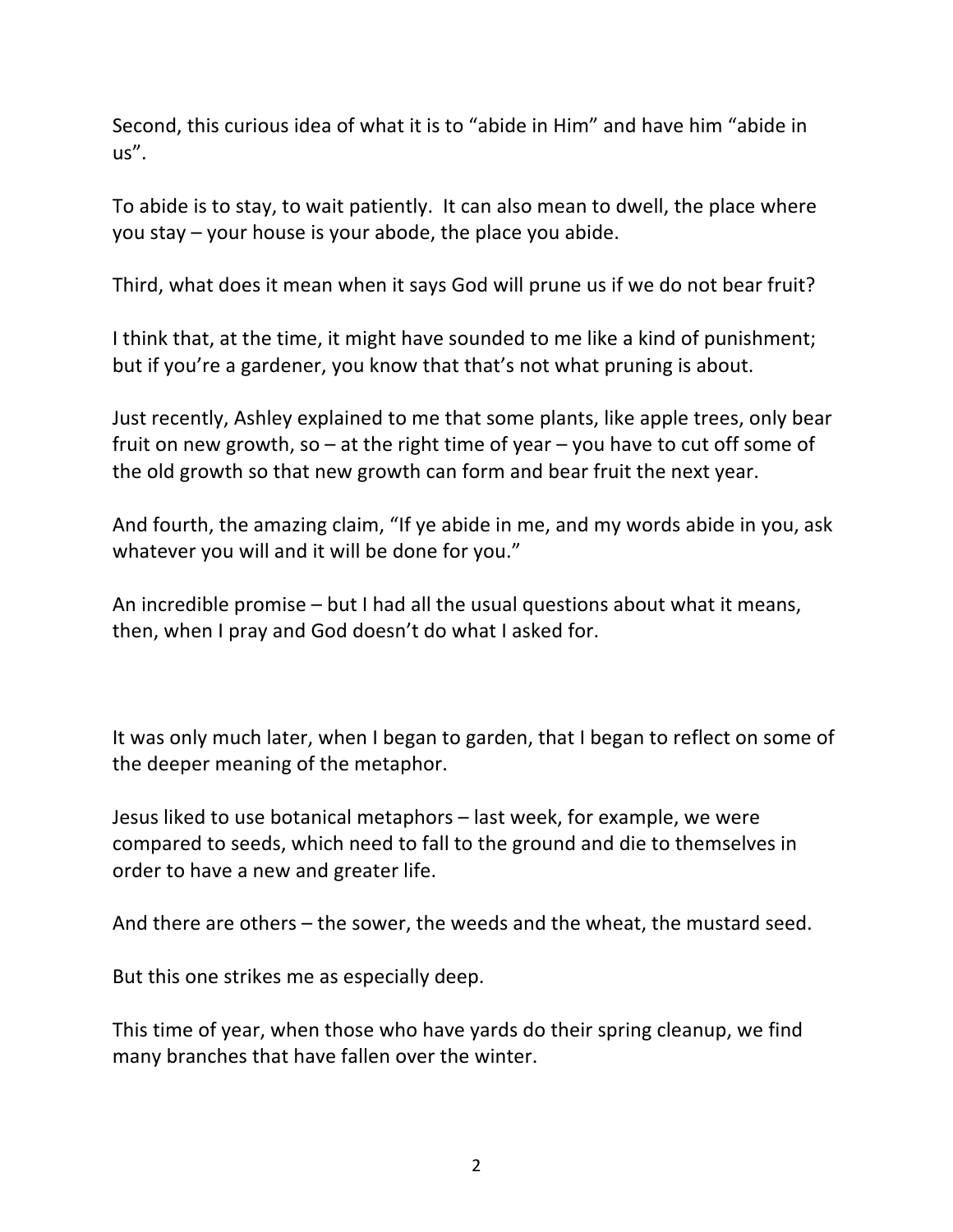Most of them are indeed quite conspicuously dead, fit only to be thrown out.

Or a sudden windstorm, like the one we had this week, knocks a branch off a tree or a bush – the leaves are still green, there is still some sap in it, but you know that within a week it too will be withered and dead.

Even when we cut flowers and put them in a vase, they may look beautiful for a few days, their buds may even open up, but they are cut off from their source of life.

The Gospel suggests that this is what we are like when we are cut off from God in Christ: our mortal bodies may go on functioning for years or decades, but inwardly, we are spiritually dead, because we are cut off from the source of spiritual life.

Sometimes, when I am pruning a plant, I make a mistake and cut off a branch I hadn't intended to.

"Oh no!" I think. "If only I could put it back on so that it could remain alive!"

Fortunately, God *can* do this with us – if we are separated from Him, we can be re-integrated into the true vine, Jesus.

Indeed, in a sense, this passage suggests that this is just what Jesus came to do: to gather the fallen branches and give them new life in Himself.

There *is* a horticultural process that is similar to this: it is called grafting.

Vinegrowers have known about it for thousands of years, and the people in Jesus' day would have been familiar with it.

You take a sprig of one grapevine  $-$  say one that produces a particular type of grape  $-$  and make a little cut in a strong healthy plant, and bind them together.

Over time, the wound heals, and they become one plant.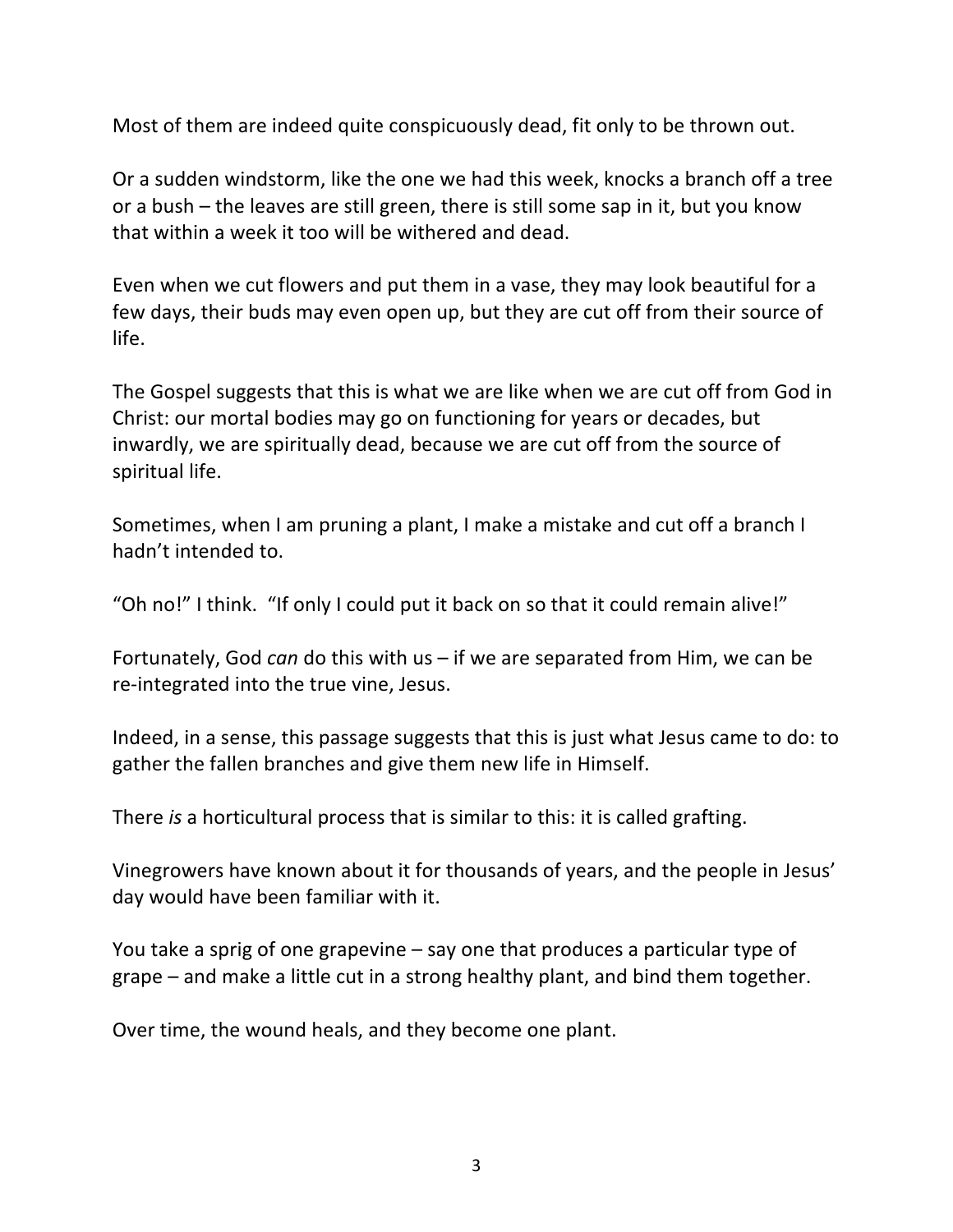The sap of the vine nourishes the grafted sprig, making it strong and allowing it to bear fruit.

And as it grows from season to season, you need to cut off some of the old growth, which no longer produces fruit, so that new fruit can grow.

St. Paul uses the language of grafting in Romans 11, saying we are like shoots of a wild olive tree that have been grafted onto a cultivated olive tree  $-$  the kind that bears good fruit.

So what is the new life in Christ like, and where is it headed  $-$  what does the metaphor of the vine say about who we are and what we are becoming?

Two weeks ago, in the third chapter of John's first letter, we had the image of being adopted into God's family, with Jesus walking beside us as our older brother.

In today's image of the vine, the relationship is even deeper:

Again, we enter into something larger  $-$  not a family, but a great divine Vine with many branches.

The Vine does not simply walk alongside us, we become part of it, and share its life.

The life-sap of Jesus' divine life enters into us  $-$  something we could never have on our own  $-$  and in fact we become, as it were, a part of Him.

Paul says something similar when he speaks of us as being the members of Christ's body  $-$  the hands, feet, eyes (a human body rather than vine).

If you look at a branch that has been cut off a plant or blown down by the wind, it is in a sense an individual thing: you can tell very clearly where it begins and ends, just as the boundaries of our physical bodies are clear.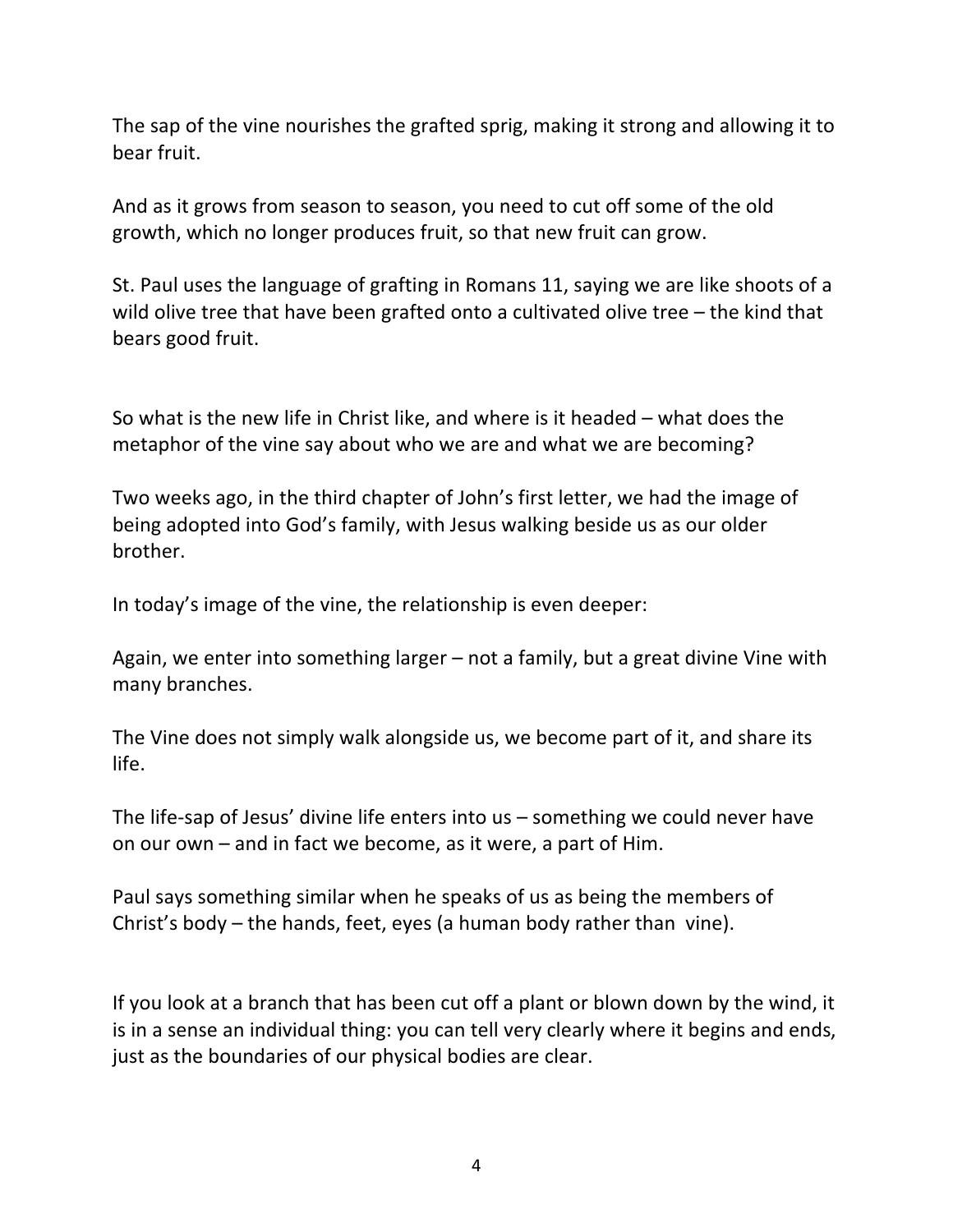But if you look carefully at a living plant, yes, you can distinguish individual branches, twigs, and shoots as well as the trunk, but it's harder to say precisely where the branch begins and the trunk ends.

It's not like a Tinker Toy or a Lego set where there are completely distinct pieces that simply get stuck together.

The trunk puckers out and then tapers, perhaps bending upwards or to the side in the process.

And of course the trunk and all of the branches make up a single plant, a single living organic being.

And if we are each part of the body of Christ, branches of the True Vine, something like that is true of us as well: we don't lose our individuality, yet we're no longer disconnected individuals, like a branch on the ground, or a severed hand, we are also organic parts of something larger: Christ and his Church.

And sometimes the dividing lines between us and Christ become blurred.

I think this is what Paul has in mind when he says "It is no longer I who live, but Christ who lives in me."

Some of the great mystics report experiences in which they so strongly feel Christ in them and themselves in Christ that it is not so much like two beings walking side by side, but a union.

Perhaps this is part of what our Lord meant when he spoke in these reciprocal terms: you abide in me, and I abide in you.

And what St. John meant when he said that the love that comes to dwell within us  $-$  the love we can feel for others and show to others  $-$  is none other than God's own love, flowing through us and radiating outward to the world.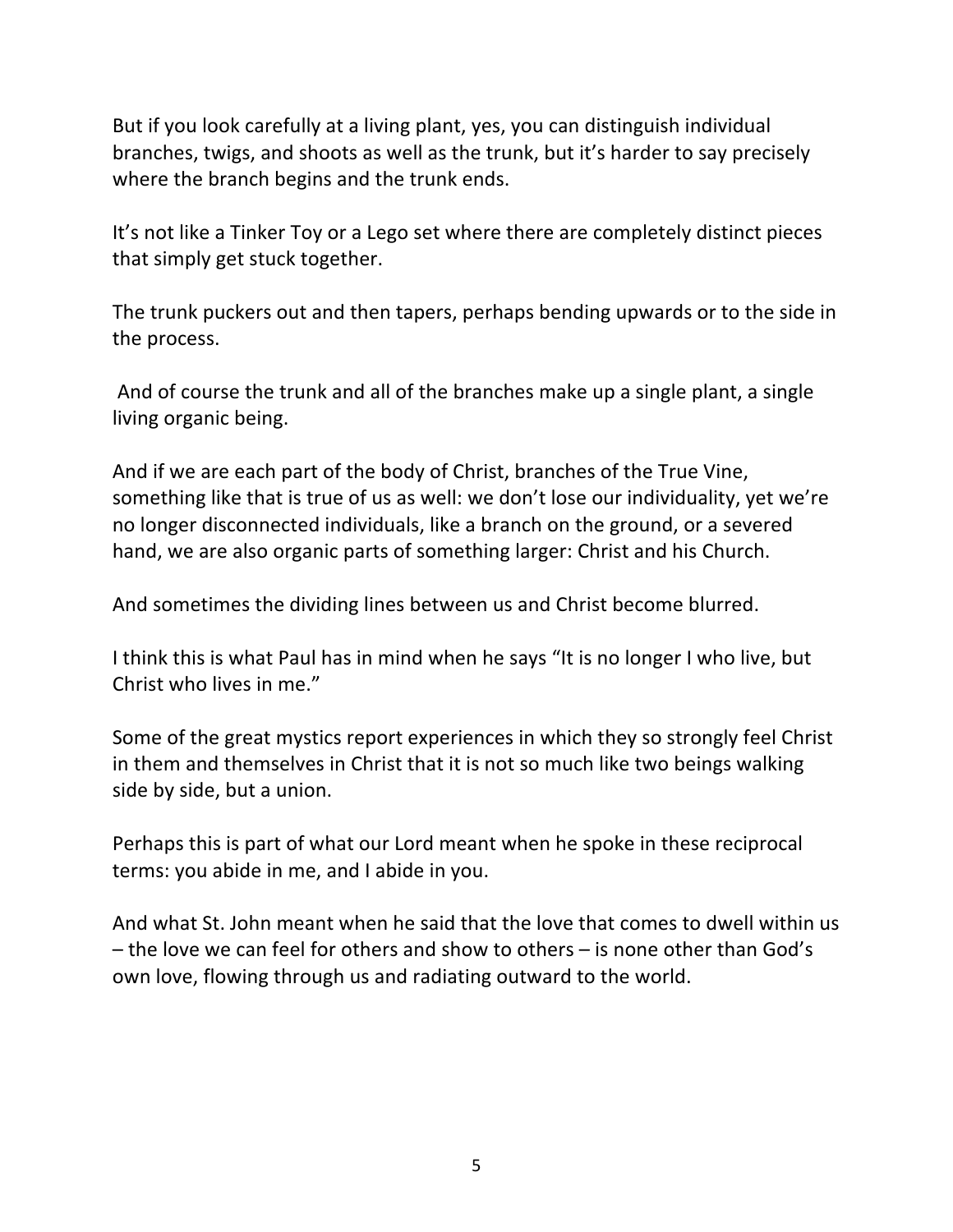Now, the message common to my two sermons this past month is that Bible tells us that Jesus did not *just* come to take away our sins, but to give us new life in Him, and that we are being made like Him, transformed into His nature.

Today's Gospel gives us an image for what this is like: it is like the way a vine gives its own life to its branches, even branches that have been grafted on.

And a few years ago, I learned something about grafting that revealed something even deeper and more wonderful about this metaphor.

So here's a little bit of science.

When a cutting is grafted onto a root vine, it isn't just that the vine's life-giving sap flows into it.

It isn't just that they become one plant, there's still something more.

The transplanted branch also begins to change biologically  $-$  at the level of its very  $DNA$  – so that it is gradually transformed to take on some of the characteristics of the vine.

This suggests a wonderful metaphor for how *we* are transformed into the nature of Christ: it is as though our own nature  $-$  our spiritual DNA, if you will  $-$  is gradually being changed, to take on the nature of the True Vine, which is Christ.

When we are grafted onto Christ, His nature begins to become *our* nature as well  $-$  as though we're being hybridized  $-$  still individual human beings, yes, but human beings who share something of Christ's nature, being transformed into his image and likeness.

This isn't something we do.

It is something that *happens*, like an organic process, when we are grafted onto Christ.

It happens gradually and invisibly, and most of the time we aren't even aware that it's taking place.